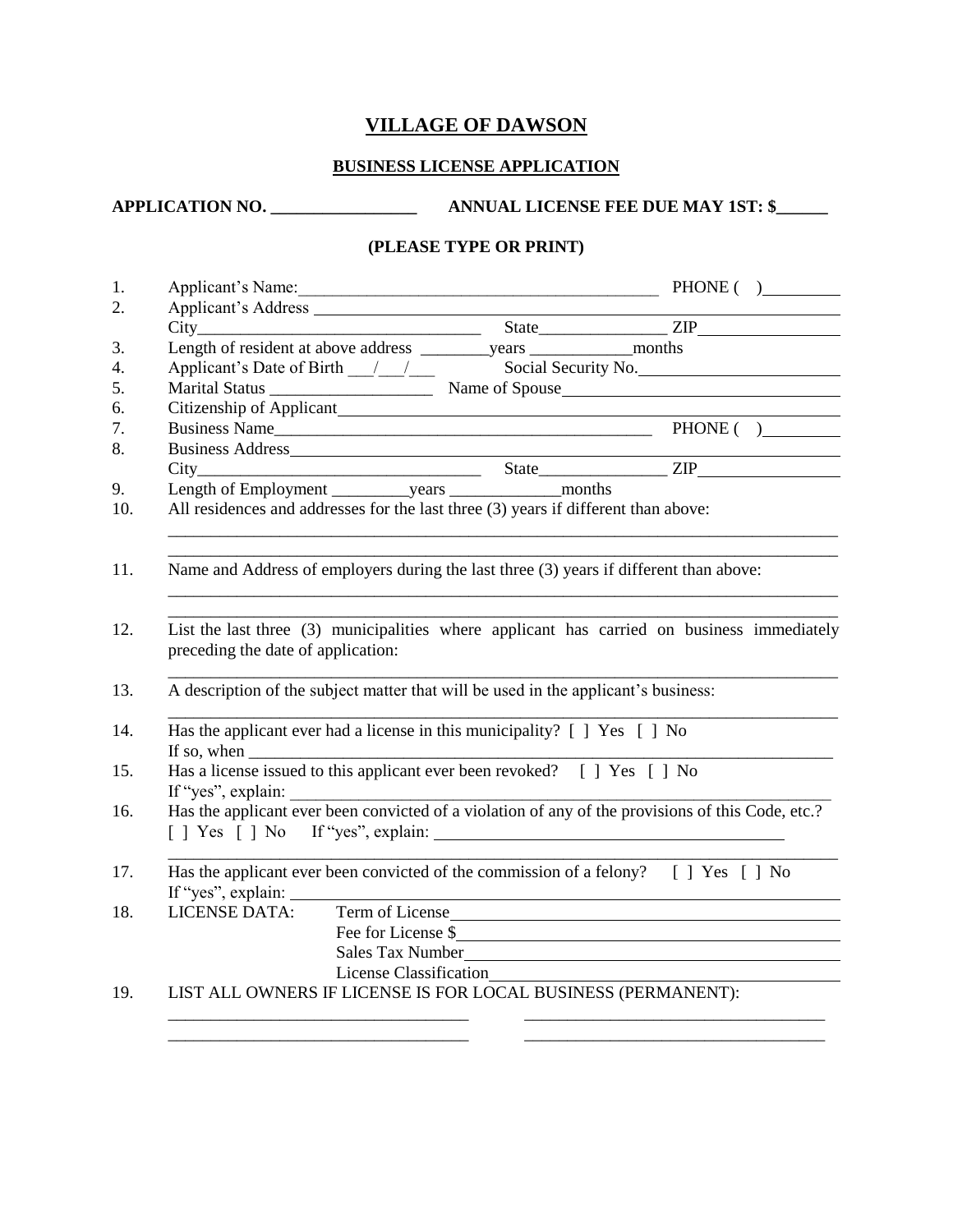#### **OFFICIAL BUSINESS LICENSE**

**STATE OF ILLINOIS ) COUNTY OF SANGAMON ) ss. VILLAGE OF DAWSON )**

### **ILLINOIS SALES TAX NUMBER**

### **TO ALL TO WHOM THESE PRESENTS SHALL BECOME GREETINGS:**

#### **WHEREAS**

having complied with all the requirements of the laws of the State of Illinois and the ordinances of the **Village of Dawson, Illinois** in this behalf made and required license is, by authority of the **Village of Dawson, Illinois** given and granted to the

to at in the **Village of Dawson, County of Sangamon, and State of Illinois**, from the date hereof until the day of  $\frac{1}{\sqrt{1-\frac{1}{n}}}\cos\theta$ ,  $\frac{1}{\sqrt{1-\frac{1}{n}}}\sin\theta$ to be subject to all laws of the State of Illinois and all ordinances of the **Village of Dawson, Illinois**, not in conflict therewith, which are now or hereafter may be in force touching the premises.

(L.S.)

Given under the hand of the Mayor of the **Village of Dawson, County of Sangamon, Illinois** and the seal thereof, this day of , ...

> **MAYOR VILLAGE OF DAWSON**

**COUNTERSIGNED:**

**VILLAGE CLERK VILLAGE OF DAWSON**

**(SEAL)**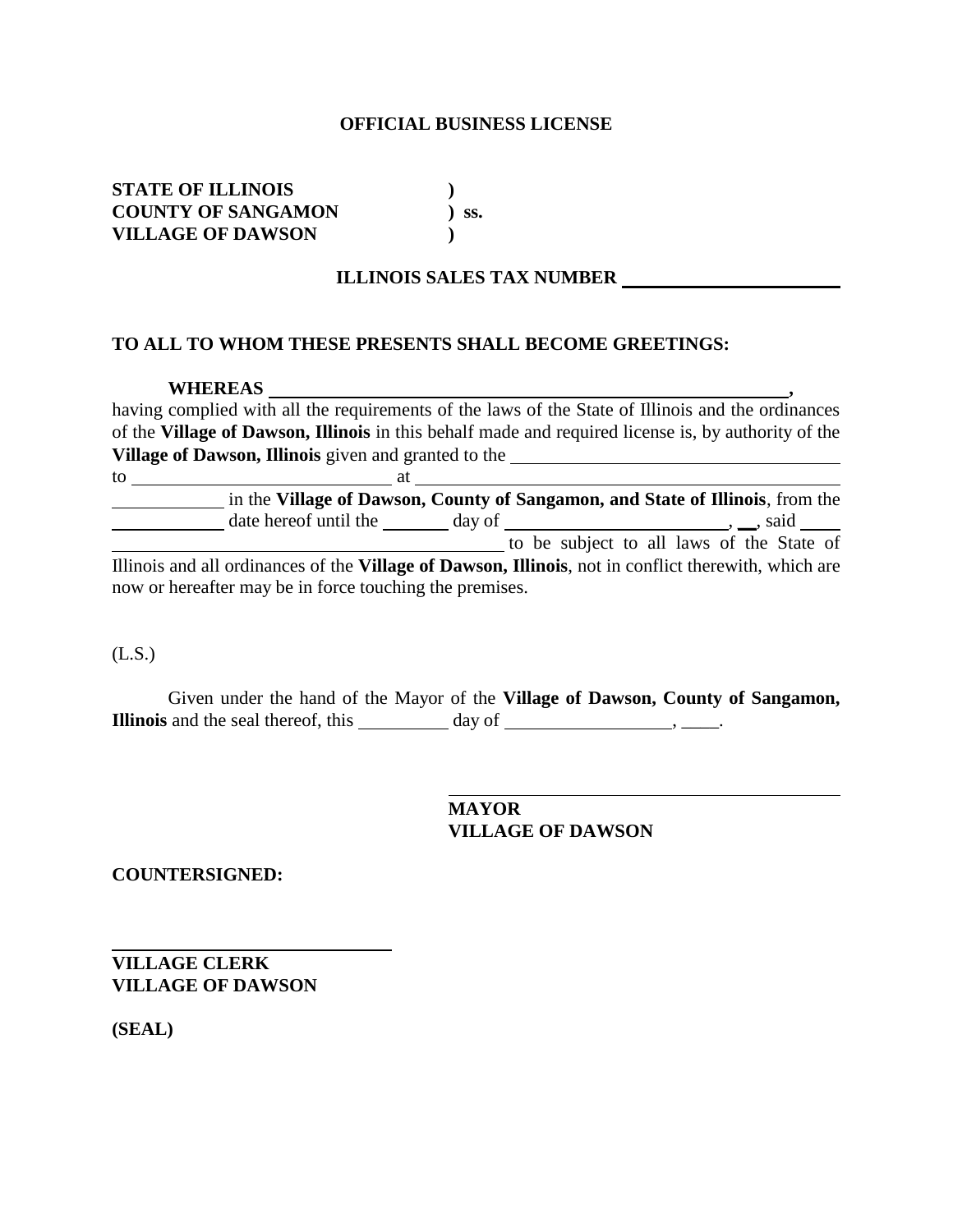### **APPLICATION FOR RAFFLE LICENSE**

| If organization is incorporated, what is the date and state of incorporation?<br>Date: $\frac{1}{2}$                                                                                     | State:                                                                          |
|------------------------------------------------------------------------------------------------------------------------------------------------------------------------------------------|---------------------------------------------------------------------------------|
| List the organization's presiding officer, secretary, raffle manager, and any other members responsible<br>for the conduct and operation of the raffle.                                  |                                                                                 |
| PRESIDENT:                                                                                                                                                                               |                                                                                 |
|                                                                                                                                                                                          |                                                                                 |
|                                                                                                                                                                                          |                                                                                 |
|                                                                                                                                                                                          |                                                                                 |
|                                                                                                                                                                                          |                                                                                 |
|                                                                                                                                                                                          | <u> 1989 - Johann Barnett, fransk politik (d. 1989)</u>                         |
| Social Security No.: Phone No.: Phone No.:                                                                                                                                               |                                                                                 |
| List any other members responsible for the conduct and operation of the raffle on the back of this page.<br>List name, date of birth, address, social security number, and phone number. |                                                                                 |
| This request is for a single raffle license.                                                                                                                                             |                                                                                 |
| This request is for a multiple raffle license.                                                                                                                                           |                                                                                 |
|                                                                                                                                                                                          |                                                                                 |
| The aggregate retail value of all prizes to be awarded: \$                                                                                                                               |                                                                                 |
| Maximum retail value of each prize to be awarded in the raffle: \$                                                                                                                       |                                                                                 |
|                                                                                                                                                                                          |                                                                                 |
| The area or areas in which raffle chances will be sold or issued:                                                                                                                        | the contract of the contract of the contract of the contract of the contract of |
| Time period during which raffle chances will be issued or sold:                                                                                                                          |                                                                                 |
|                                                                                                                                                                                          |                                                                                 |
|                                                                                                                                                                                          |                                                                                 |
|                                                                                                                                                                                          |                                                                                 |
| If multiple raffles license is requested, list on a separate sheet, the date, time, and location for each raffle                                                                         |                                                                                 |

**THE APPLICATION FEES ARE NONREFUNDABLE EVEN SHOULD THE APPLICATION** 

to be held within the one (1) year period of time from the date of the issuance of the license.

### **BE REJECTED BY THE VILLAGE BOARD.**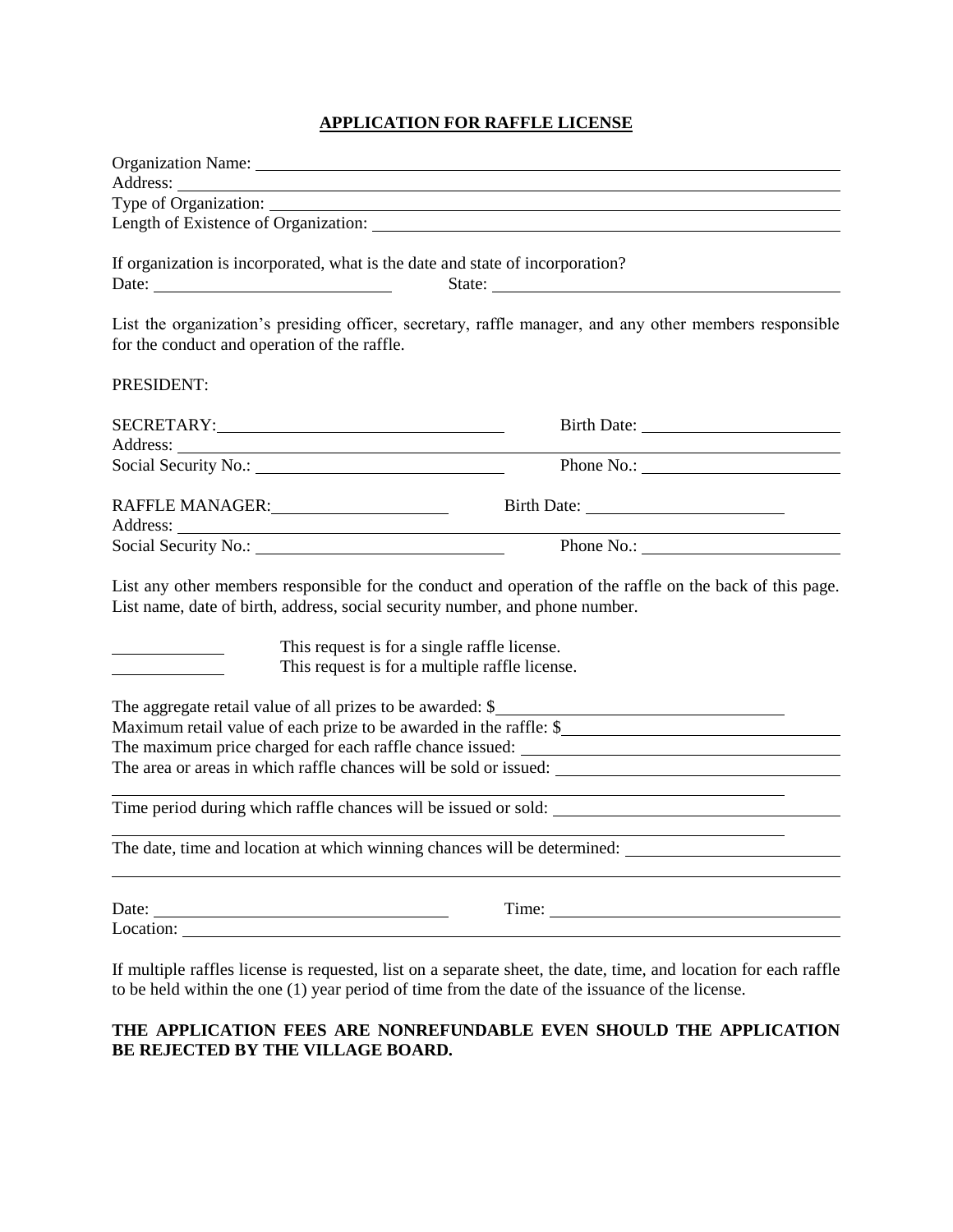# **APPLICATION FOR RAFFLE LICENSE**

## **SWORN STATEMENT**

The following officers attest to the not-for-profit character of the applicant organization.

|                          | (NAME OF ORGANIZATION) |
|--------------------------|------------------------|
|                          |                        |
|                          | PRESIDING OFFICER      |
|                          | <b>SECRETARY</b>       |
| <b>STATE OF ILLINOIS</b> |                        |
| SS.<br><b>COUNTY OF</b>  |                        |
|                          |                        |
| PRESIDING OFFICER        | <b>SECRETARY</b>       |
|                          | <b>NOTARY PUBLIC</b>   |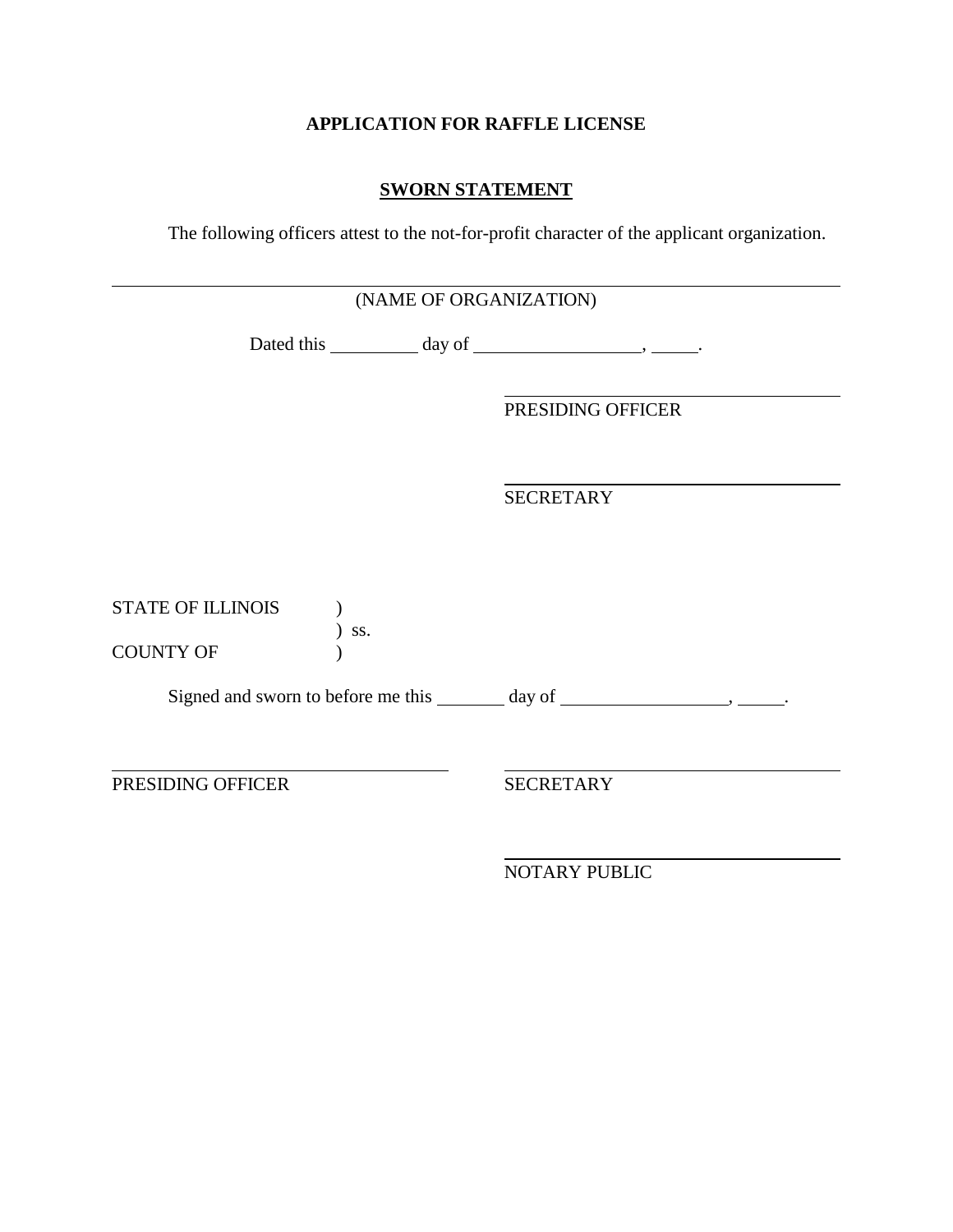## **SINGLE RAFFLE LICENSE**

| Organization Name: 1988 and 2008 and 2008 and 2008 and 2008 and 2008 and 2008 and 2008 and 2008 and 2008 and 20        |                                                                                  |
|------------------------------------------------------------------------------------------------------------------------|----------------------------------------------------------------------------------|
|                                                                                                                        |                                                                                  |
|                                                                                                                        | ,我们也不会有什么。""我们的人,我们也不会有什么?""我们的人,我们也不会有什么?""我们的人,我们也不会有什么?""我们的人,我们也不会有什么?""我们的人 |
| <u> 1989 - Andrea Santa Andrea Andrea Andrea Andrea Andrea Andrea Andrea Andrea Andrea Andrea Andrea Andrea Andr</u>   | ,我们也不会有什么。""我们的人,我们也不会有什么?""我们的人,我们也不会有什么?""我们的人,我们也不会有什么?""我们的人,我们也不会有什么?""我们的人 |
| <u> 1989 - Johann Stoff, deutscher Stoffen und der Stoffen und der Stoffen und der Stoffen und der Stoffen und der</u> |                                                                                  |
| Date, time and location at which winning chance will be determined:                                                    |                                                                                  |
| Date: $\qquad \qquad$                                                                                                  |                                                                                  |
|                                                                                                                        |                                                                                  |
| THIS LICENSE SHALL BE PROMINENTLY DISPLAYED AT THE TIME AND LOCATION<br>OF THE DETERMINATION OF THE WINNING CHANCES.   |                                                                                  |
| thereof, this <b>day of</b>                                                                                            |                                                                                  |
|                                                                                                                        | MAYOR<br><b>VILLAGE OF DAWSON</b>                                                |

VILLAGE CLERK VILLAGE OF DAWSON

**(SEAL)**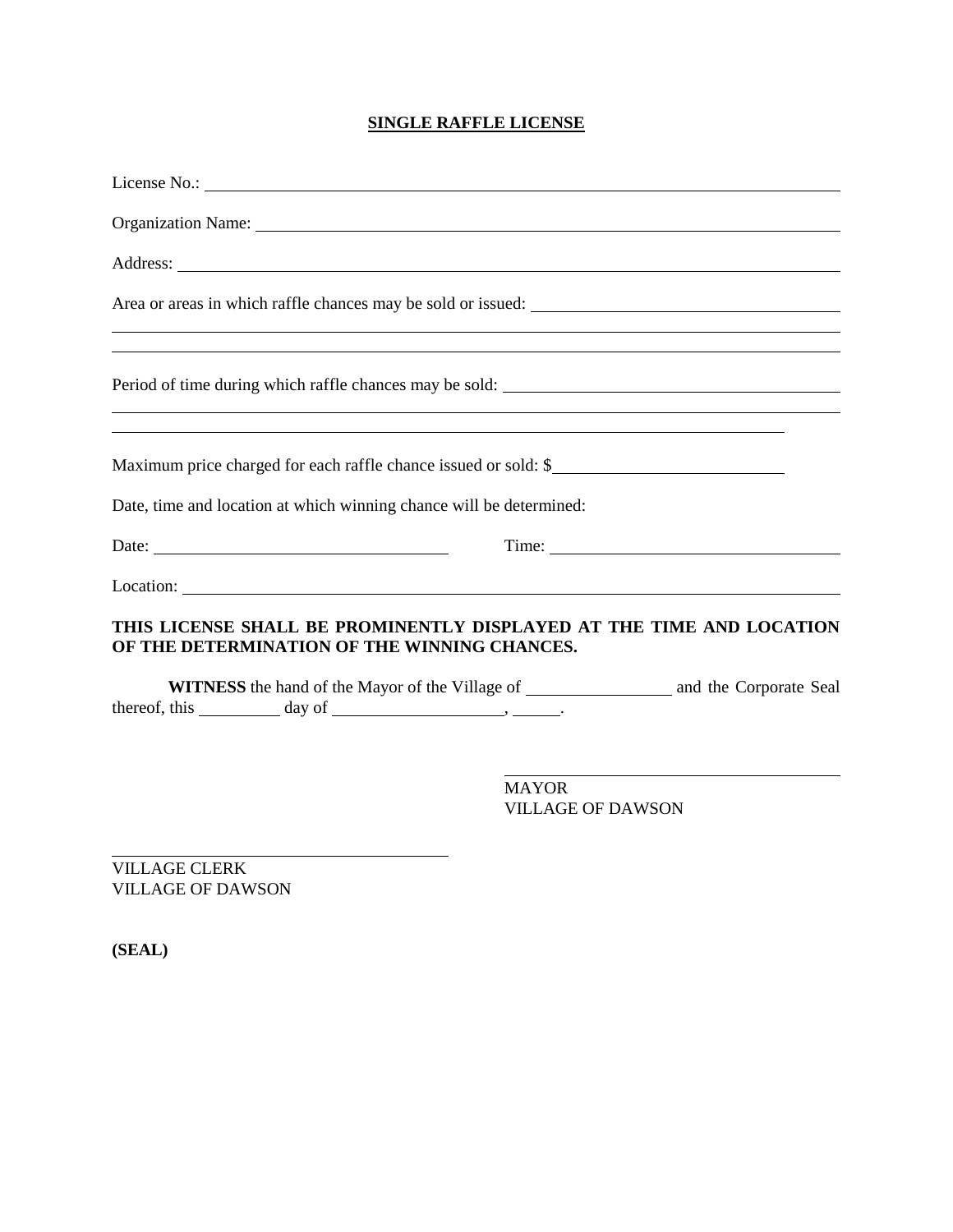## **MULTIPLE RAFFLE LICENSE**

| Organization Name: 1988 and 2008 and 2008 and 2008 and 2008 and 2008 and 2008 and 2008 and 2008 and 2008 and 2008 and 2008 and 2008 and 2008 and 2008 and 2008 and 2008 and 2008 and 2008 and 2008 and 2008 and 2008 and 2008                              |              |                          |
|------------------------------------------------------------------------------------------------------------------------------------------------------------------------------------------------------------------------------------------------------------|--------------|--------------------------|
|                                                                                                                                                                                                                                                            |              |                          |
|                                                                                                                                                                                                                                                            |              |                          |
|                                                                                                                                                                                                                                                            |              |                          |
| ,我们也不会有什么。""我们的人,我们也不会有什么?""我们的人,我们也不会有什么?""我们的人,我们也不会有什么?""我们的人,我们也不会有什么?""我们的人<br>Maximum price charged for each raffle chance issued or sold: \$                                                                                                        |              |                          |
| This is a license for multiple raffles to be held within the maximum period of one (1) year from date of<br>this license. The date, the and location of each raffle is as set forth on Exhibit 1, attached hereto and<br>hereby incorporated by reference. |              |                          |
| THIS LICENSE SHALL BE PROMINENTLY DISPLAYED AT THE TIME AND LOCATION<br>OF THE DETERMINATION OF THE WINNING CHANCES.                                                                                                                                       |              |                          |
|                                                                                                                                                                                                                                                            |              |                          |
|                                                                                                                                                                                                                                                            | <b>MAYOR</b> | <b>VILLAGE OF DAWSON</b> |

VILLAGE CLERK VILLAGE OF DAWSON

**(SEAL)**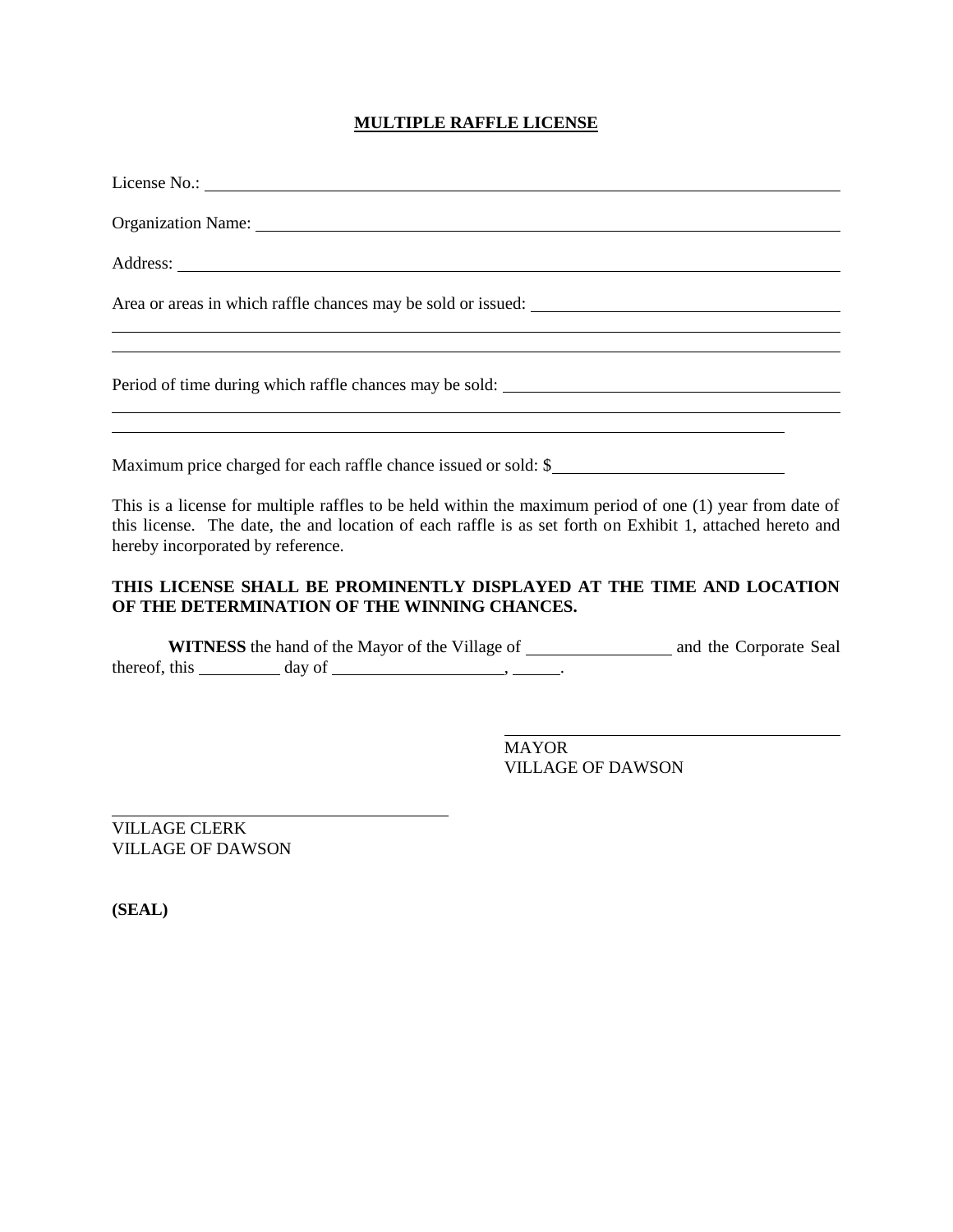# **EXHIBIT 1**

The following is the date, time and location at which winning chances will be determined for multiple raffles to be held within a maximum period of one (1) year from the date of issuance of this license.

| Date:              | Time:                                                                                                                                                                                                                                                                                                                                                                                                         |
|--------------------|---------------------------------------------------------------------------------------------------------------------------------------------------------------------------------------------------------------------------------------------------------------------------------------------------------------------------------------------------------------------------------------------------------------|
| Date:              | Time:                                                                                                                                                                                                                                                                                                                                                                                                         |
|                    | Time:                                                                                                                                                                                                                                                                                                                                                                                                         |
| Date:              | Time:                                                                                                                                                                                                                                                                                                                                                                                                         |
|                    | Time:                                                                                                                                                                                                                                                                                                                                                                                                         |
| Date:              | Time:                                                                                                                                                                                                                                                                                                                                                                                                         |
| Location:          | Time: $\frac{1}{\sqrt{1-\frac{1}{2}}\sqrt{1-\frac{1}{2}}\sqrt{1-\frac{1}{2}}\sqrt{1-\frac{1}{2}}\sqrt{1-\frac{1}{2}}\sqrt{1-\frac{1}{2}}\sqrt{1-\frac{1}{2}}\sqrt{1-\frac{1}{2}}\sqrt{1-\frac{1}{2}}\sqrt{1-\frac{1}{2}}\sqrt{1-\frac{1}{2}}\sqrt{1-\frac{1}{2}}\sqrt{1-\frac{1}{2}}\sqrt{1-\frac{1}{2}}\sqrt{1-\frac{1}{2}}\sqrt{1-\frac{1}{2}}\sqrt{1-\frac{1}{2}}\sqrt{1-\frac{1}{2}}\sqrt{1-\frac{1}{2}}$ |
|                    |                                                                                                                                                                                                                                                                                                                                                                                                               |
| Date:              | Time:                                                                                                                                                                                                                                                                                                                                                                                                         |
|                    |                                                                                                                                                                                                                                                                                                                                                                                                               |
| Date:<br>Location: | Time:                                                                                                                                                                                                                                                                                                                                                                                                         |